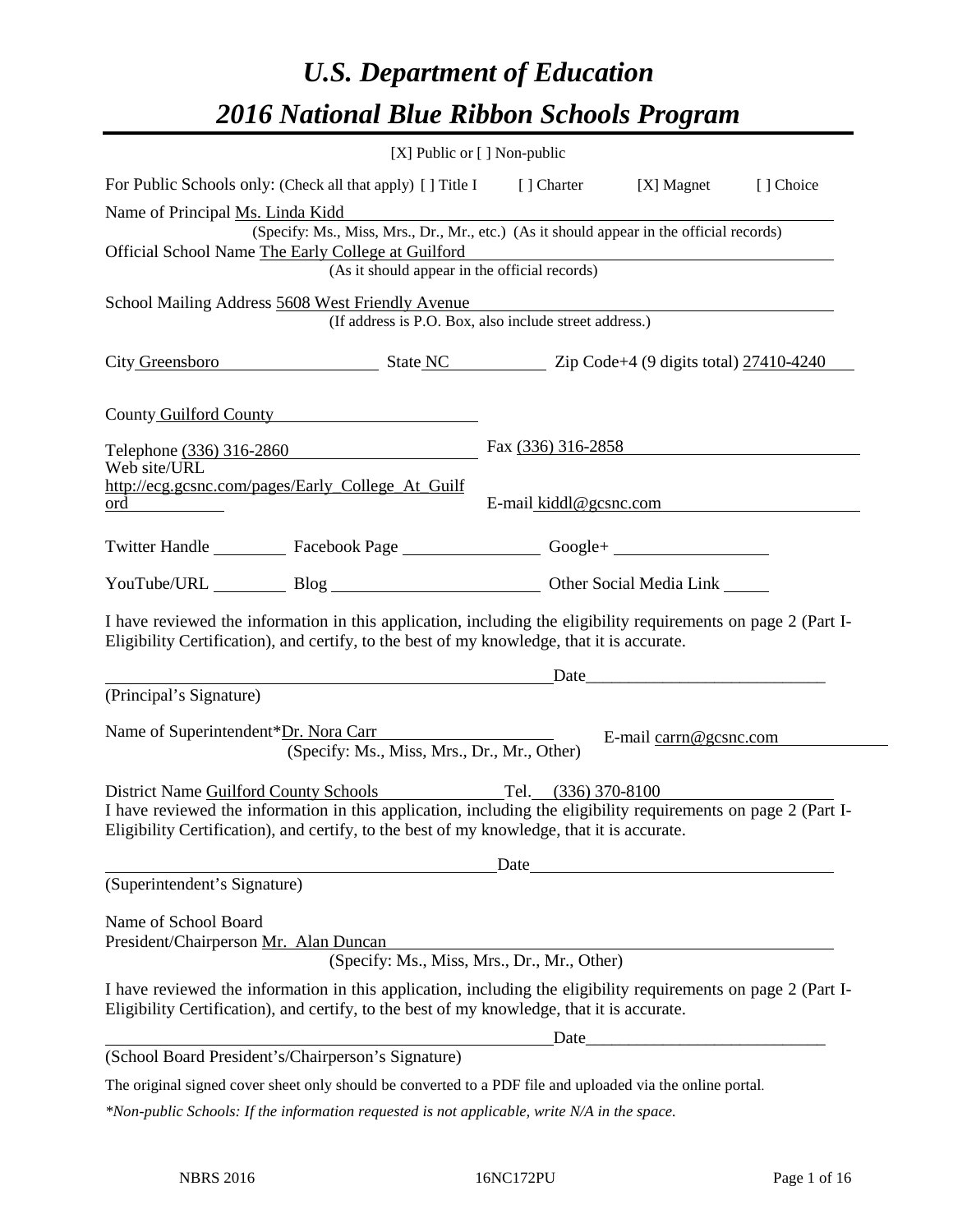The signatures on the first page of this application (cover page) certify that each of the statements below, concerning the school's eligibility and compliance with U.S. Department of Education and National Blue Ribbon Schools requirements, are true and correct.

- 1. The school configuration includes one or more of grades K-12. (Schools on the same campus with one principal, even a K-12 school, must apply as an entire school.)
- 2. The public school has met their state's accountability requirements (i.e., avoided sanctions) in participation, performance in reading (or English language arts) and mathematics, and other academic indicators (i.e., attendance rate and graduation rate) using the most recent accountability results available for the year prior to nomination.
- 3. To meet final eligibility, a public school must meet the state's accountability requirements (i.e., avoided sanctions) in participation, performance in reading (or English language arts) and mathematics, and other academic indicators (i.e., attendance rate and graduation rate) for the year in which they are nominated (2015-2016) and be certified by the state representative. Any status appeals must be resolved at least two weeks before the awards ceremony for the school to receive the award.
- 4. If the school includes grades 7 or higher, the school must have foreign language as a part of its curriculum.
- 5. The school has been in existence for five full years, that is, from at least September 2010 and each tested grade must have been part of the school for the past three years.
- 6. The nominated school has not received the National Blue Ribbon Schools award in the past five years: 2011, 2012, 2013, 2014, or 2015.
- 7. The nominated school has no history of testing irregularities, nor have charges of irregularities been brought against the school at the time of nomination. The U.S. Department of Education reserves the right to disqualify a school's application and/or rescind a school's award if irregularities are later discovered and proven by the state.
- 8. The nominated school or district is not refusing Office of Civil Rights (OCR) access to information necessary to investigate a civil rights complaint or to conduct a district-wide compliance review.
- 9. The OCR has not issued a violation letter of findings to the school district concluding that the nominated school or the district as a whole has violated one or more of the civil rights statutes. A violation letter of findings will not be considered outstanding if OCR has accepted a corrective action plan from the district to remedy the violation.
- 10. The U.S. Department of Justice does not have a pending suit alleging that the nominated school or the school district as a whole has violated one or more of the civil rights statutes or the Constitution's equal protection clause.
- 11. There are no findings of violations of the Individuals with Disabilities Education Act in a U.S. Department of Education monitoring report that apply to the school or school district in question; or if there are such findings, the state or district has corrected, or agreed to correct, the findings.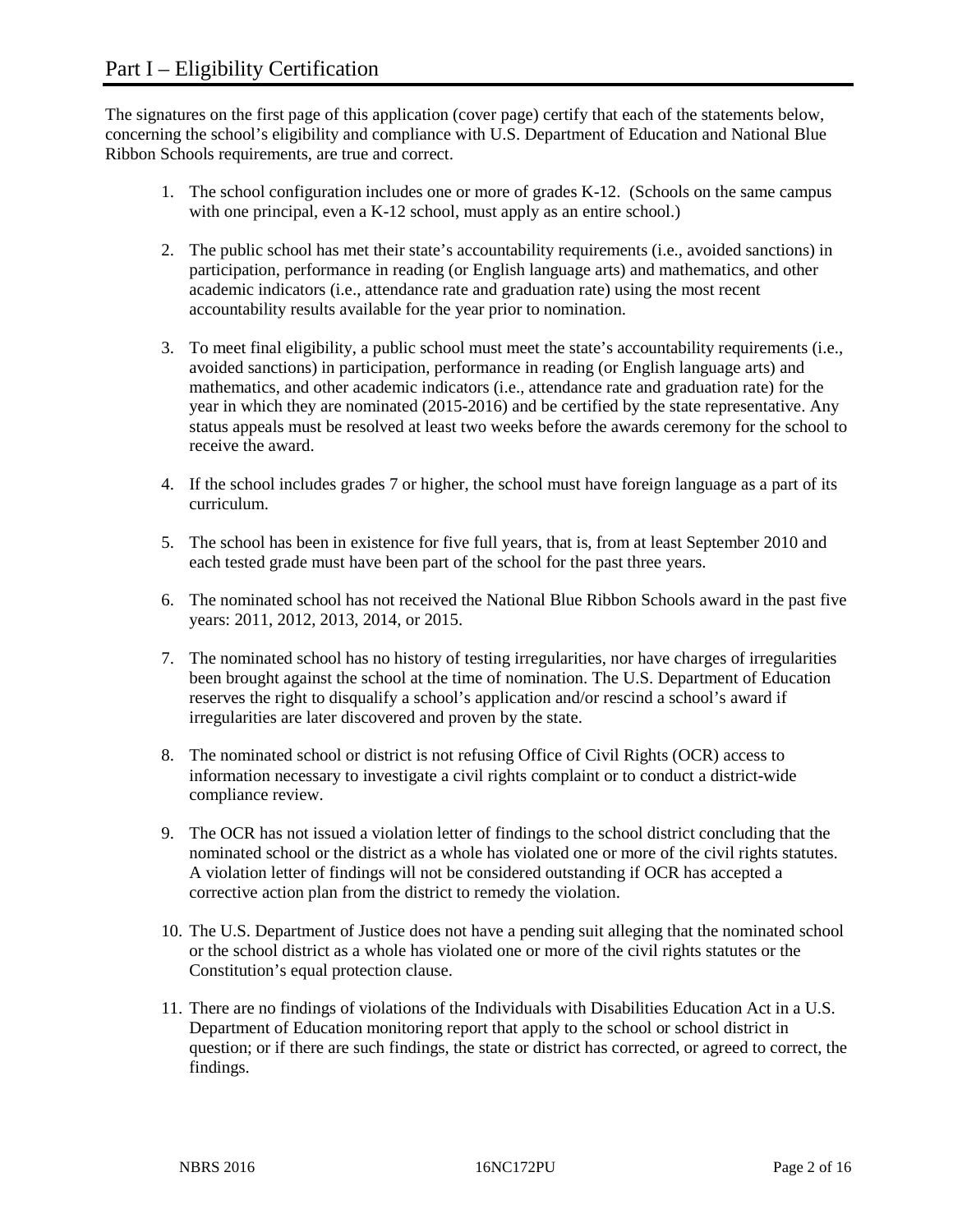## **Data should be provided for the most recent school year (2015-2016) unless otherwise stated.**

## **DISTRICT**

1. Number of schools in the district  $\frac{69}{9}$  Elementary schools (includes K-8) (per district designation): 24 Middle/Junior high schools 28 High schools  $\overline{3}$  K-12 schools

# 124 TOTAL

**SCHOOL** (To be completed by all schools)

- 2. Category that best describes the area where the school is located:
	- [] Urban or large central city [ ] Suburban with characteristics typical of an urban area [X] Suburban [ ] Small city or town in a rural area [ ] Rural
- 3. Number of students as of October 1, 2015 enrolled at each grade level or its equivalent in applying school:

| Grade                           | # of         | # of Females | <b>Grade Total</b> |
|---------------------------------|--------------|--------------|--------------------|
|                                 | <b>Males</b> |              |                    |
| <b>PreK</b>                     | 0            | 0            | 0                  |
| $\mathbf K$                     | 0            | 0            | 0                  |
| $\mathbf{1}$                    | 0            | 0            | 0                  |
| $\boldsymbol{2}$                | 0            | 0            | 0                  |
| 3                               | 0            | $\Omega$     | 0                  |
| 4                               | 0            | 0            | 0                  |
| 5                               | 0            | 0            | 0                  |
| 6                               | 0            | 0            | 0                  |
| 7                               | 0            | 0            | 0                  |
| 8                               | 0            | 0            | 0                  |
| 9                               | 32           | 21           | 53                 |
| 10                              | 23           | 28           | 51                 |
| 11                              | 25           | 22           | 47                 |
| 12 or higher                    | 23           | 25           | 48                 |
| <b>Total</b><br><b>Students</b> | 103          | 96           | 199                |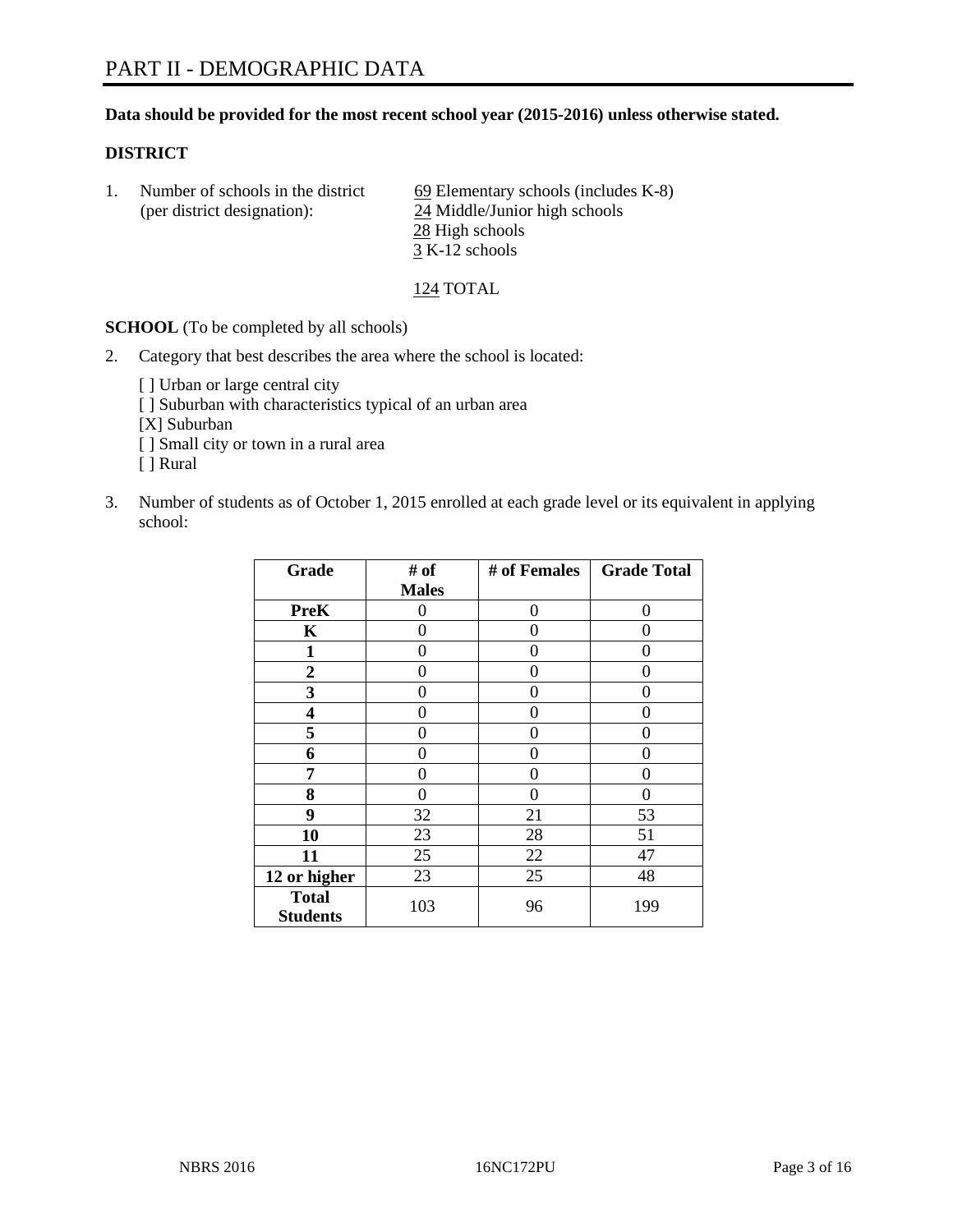the school: 42 % Asian

4. Racial/ethnic composition of  $\qquad \underline{0}$  % American Indian or Alaska Native 8 % Black or African American 3 % Hispanic or Latino 0 % Native Hawaiian or Other Pacific Islander 41 % White 6 % Two or more races **100 % Total**

(Only these seven standard categories should be used to report the racial/ethnic composition of your school. The Final Guidance on Maintaining, Collecting, and Reporting Racial and Ethnic Data to the U.S. Department of Education published in the October 19, 2007 *Federal Register* provides definitions for each of the seven categories.)

5. Student turnover, or mobility rate, during the  $2014 - 2015$  school year:  $3\%$ 

This rate should be calculated using the grid below. The answer to (6) is the mobility rate.

| <b>Steps For Determining Mobility Rate</b>         | Answer |  |
|----------------------------------------------------|--------|--|
| (1) Number of students who transferred to          |        |  |
| the school after October 1, 2014 until the         |        |  |
| end of the 2014-2015 school year                   |        |  |
| (2) Number of students who transferred             |        |  |
| <i>from</i> the school after October 1, 2014 until | 5      |  |
| the end of the 2014-2015 school year               |        |  |
| (3) Total of all transferred students [sum of      | 5      |  |
| rows $(1)$ and $(2)$ ]                             |        |  |
| (4) Total number of students in the school as      | 199    |  |
| of October 1, 2014                                 |        |  |
| (5) Total transferred students in row (3)          | 0.025  |  |
| divided by total students in row (4)               |        |  |
| $(6)$ Amount in row $(5)$ multiplied by 100        | 3      |  |

6. English Language Learners (ELL) in the school:  $0\%$ 

0 Total number ELL

Specify each non-English language represented in the school (separate languages by commas): Although none of our students are formally considered ELL, many come from homes wherein a language other than English is regularly spoken, including Mandarin Chinese, Vietnamese, French, Spanish, Arabic, and Hindi.

- 7. Students eligible for free/reduced-priced meals: 5 % Total number students who qualify: 9
- 8. Students receiving special education services: 1 %

2 Total number of students served

Indicate below the number of students with disabilities according to conditions designated in the Individuals with Disabilities Education Act. Do not add additional conditions. It is possible that students may be classified in more than one condition.

| 1 Autism                | $\underline{0}$ Orthopedic Impairment          |
|-------------------------|------------------------------------------------|
| 0 Deafness              | <b>0</b> Other Health Impaired                 |
| 0 Deaf-Blindness        | $\underline{0}$ Specific Learning Disability   |
| 0 Emotional Disturbance | $\underline{0}$ Speech or Language Impairment  |
| 1 Hearing Impairment    | <b>0</b> Traumatic Brain Injury                |
| 0 Mental Retardation    | <b>0</b> Visual Impairment Including Blindness |
| 0 Multiple Disabilities | 0 Developmentally Delayed                      |
|                         |                                                |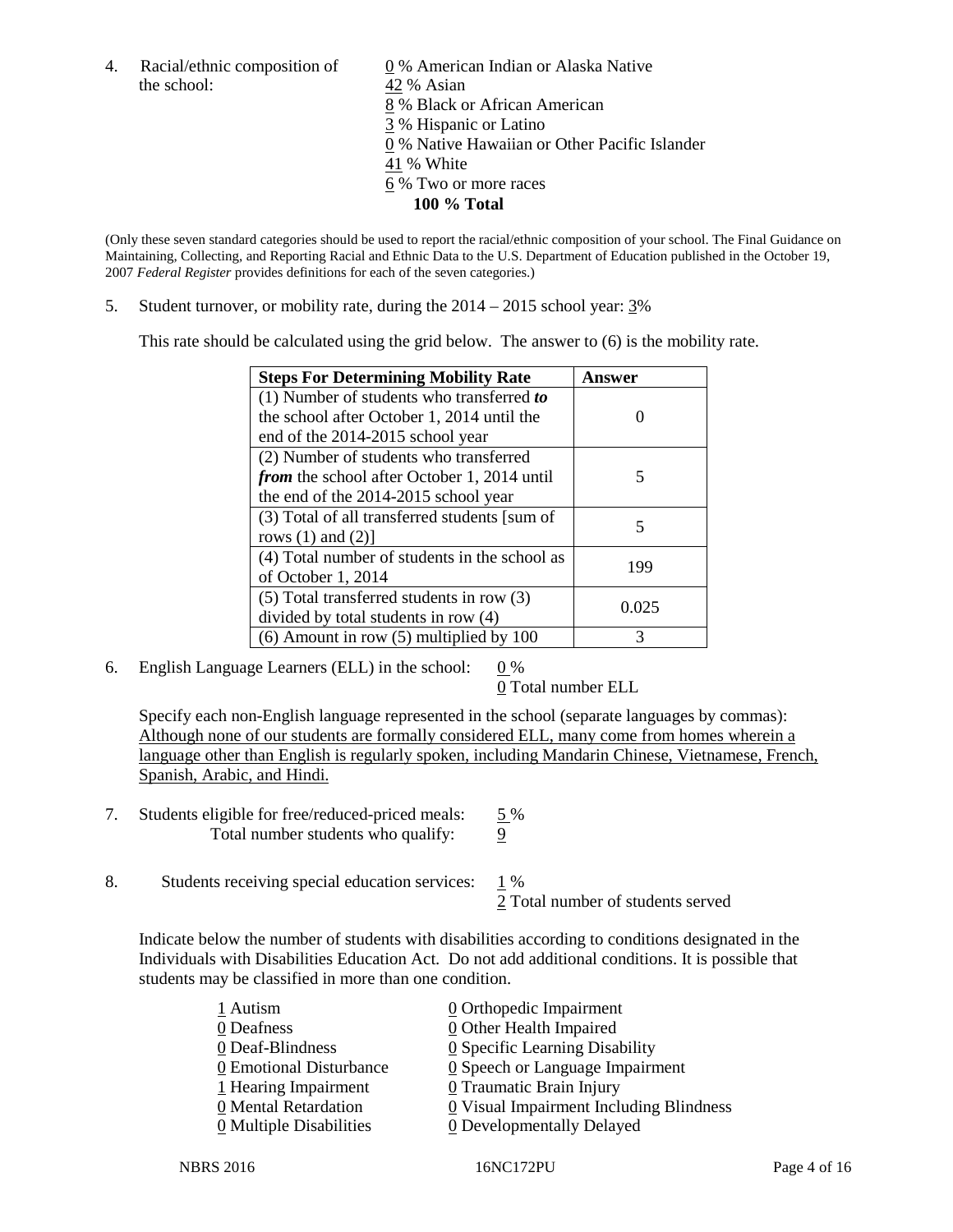- 9. Number of years the principal has been in her/his position at this school:  $1 \overline{1}$
- 10. Use Full-Time Equivalents (FTEs), rounded to nearest whole numeral, to indicate the number of school staff in each of the categories below:

|                                       | <b>Number of Staff</b> |
|---------------------------------------|------------------------|
| Administrators                        |                        |
| Classroom teachers                    | 8                      |
| Resource teachers/specialists         |                        |
| e.g., reading, math, science, special |                        |
| education, enrichment, technology,    |                        |
| art, music, physical education, etc.  |                        |
| Paraprofessionals                     |                        |
| Student support personnel             |                        |
| e.g., guidance counselors, behavior   |                        |
| interventionists, mental/physical     |                        |
| health service providers,             |                        |
| psychologists, family engagement      |                        |
| liaisons, career/college attainment   |                        |
| coaches, etc.                         |                        |

- 11. Average student-classroom teacher ratio, that is, the number of students in the school divided by the FTE of classroom teachers, e.g.,  $22:1$  13:1
- 12. Show daily student attendance rates. Only high schools need to supply yearly graduation rates.

| <b>Required Information</b> | 2014-2015 | 2013-2014 l | 2012-2013 | 2011-2012 | 2010-2011 |
|-----------------------------|-----------|-------------|-----------|-----------|-----------|
| Daily student attendance    | 98%       | 99%         | 99%       | 99%       | 99%       |
| High school graduation rate | 00%       | 00%         | $00\%$    | '00%      | 100%      |

13. **For high schools only, that is, schools ending in grade 12 or higher.** 

Show percentages to indicate the post-secondary status of students who graduated in Spring 2015.

| <b>Post-Secondary Status</b>                  |      |
|-----------------------------------------------|------|
| Graduating class size                         | 46   |
| Enrolled in a 4-year college or university    | 100% |
| Enrolled in a community college               | 0%   |
| Enrolled in career/technical training program | 0%   |
| Found employment                              | 0%   |
| Joined the military or other public service   | 0%   |
| Other                                         | 0%   |

14. Indicate whether your school has previously received a National Blue Ribbon Schools award. Yes No X

If yes, select the year in which your school received the award.

15. In a couple of sentences, provide the school's mission or vision statement.

Make a positive difference in the lives of students by providing exceptionally challenging educational opportunities that support academic development at the highest standards. Through building bridges at the earliest opportunity between high school, college, and beyond, our school seeks to awaken the creative, social, and academic abilities of students.

NBRS 2016 16NC172PU Page 5 of 16 16. **For public schools only**, if the school is a magnet, charter, or choice school, explain how students are chosen to attend.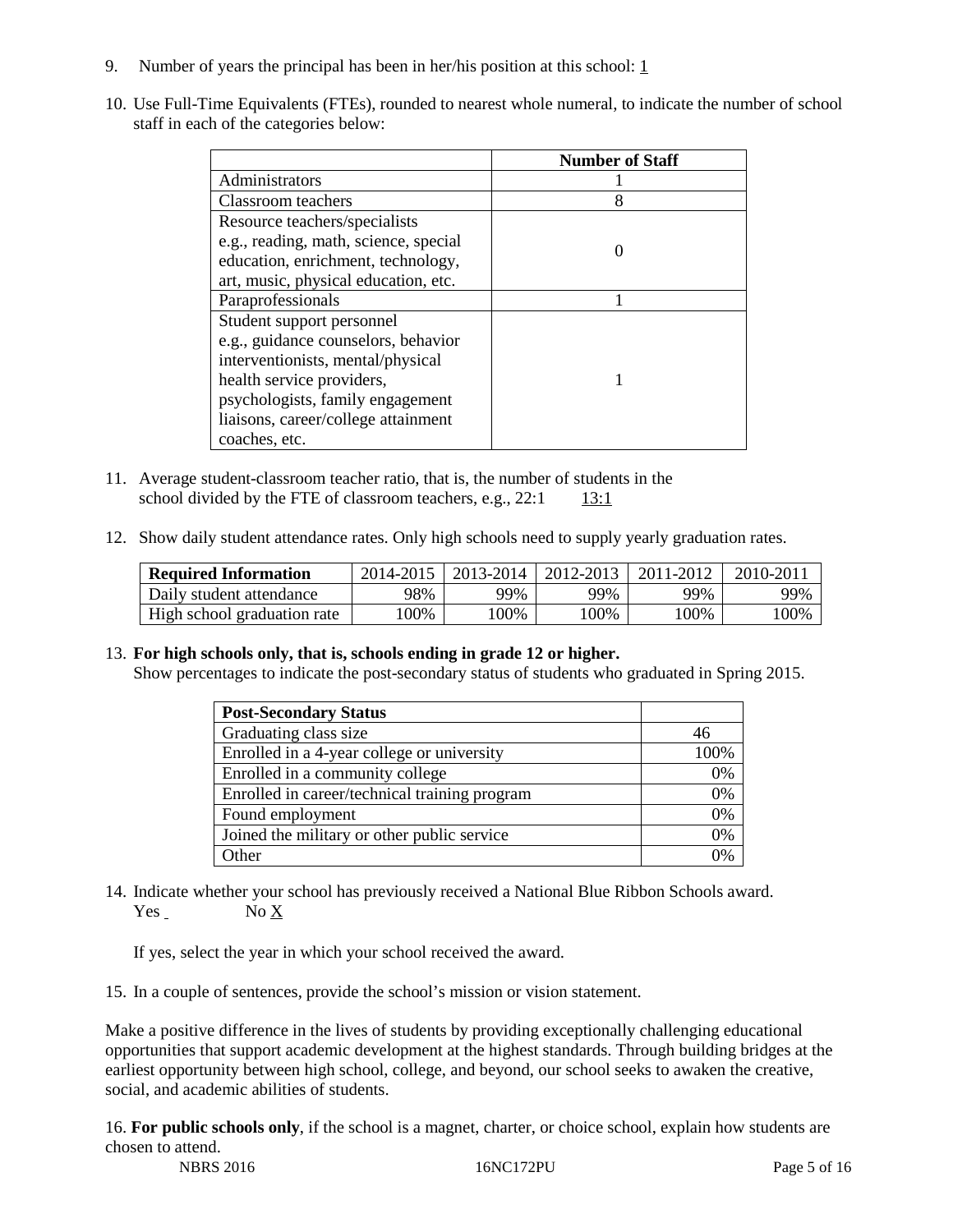Students are selected to attend the school in a competitive process that evaluates academic achievement, standardized test results, academic recommendations, personal essays and self-reported interests and activities. An Admissions Team representing the school and the college reviews applications from prospective students using a holistic process.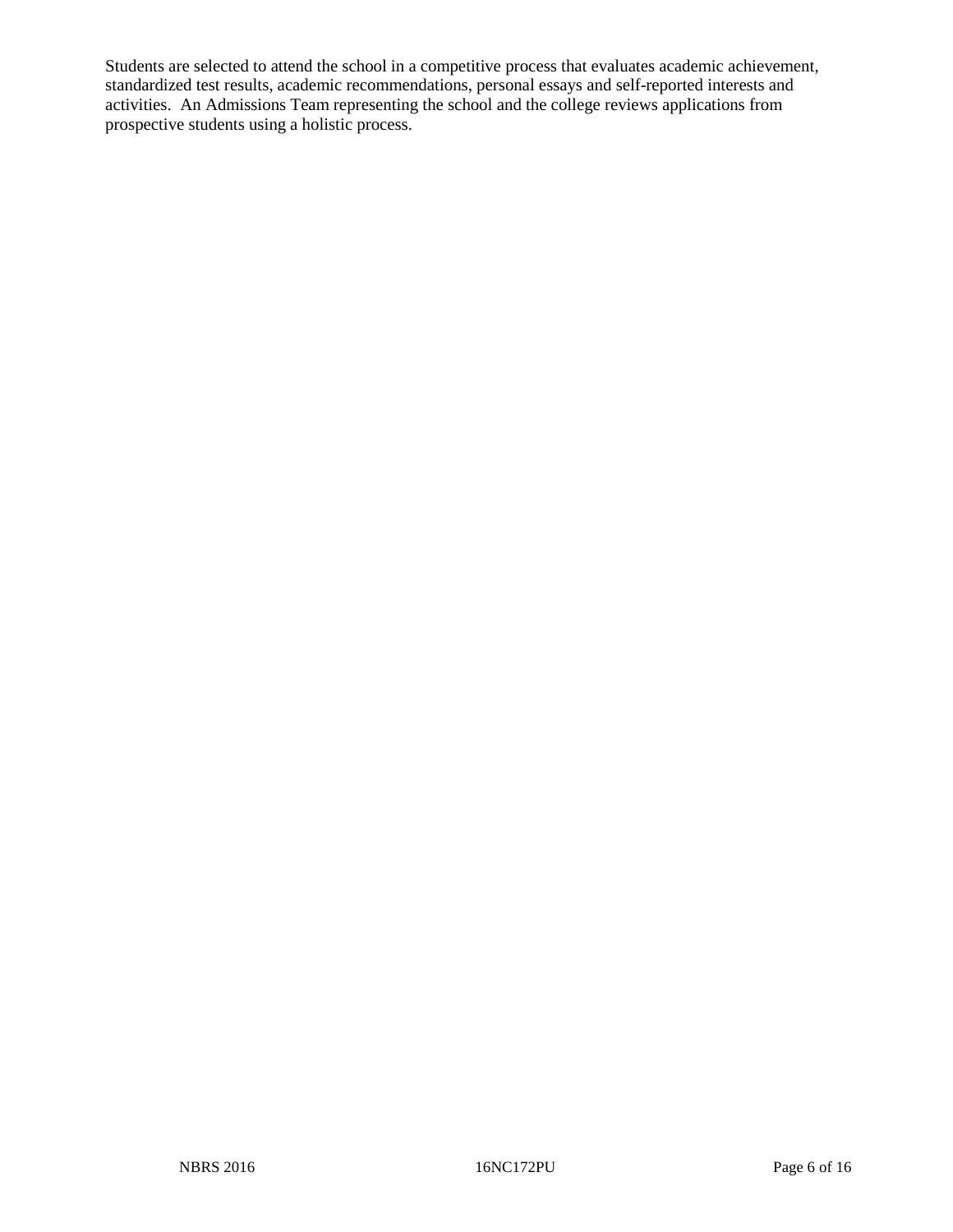# PART III – SUMMARY

Established in 2002 as North Carolina's first early college, The Early College at Guilford offers a rigorous academic experience for students with a distinguished record of academic performance and seeks to provide a seamless transition to higher education. In partnership with Guilford College, a private liberal arts institution, Guilford County Schools (the school district) formed the early college high school in order for students to participate in an accelerated curriculum of Honors and Advanced Placement (AP) courses in Grades 9 and 10 and to fully enroll in college in Grades 11 and 12. The Early College at Guilford was designed in accordance with the "early entrance" model that was beginning to form roots nationally in the late 1990's. Earning college credit the junior and senior years is a hallmark of the program. Typically, when students leave The Early College at Guilford to enter the university of their choice, they take enough credits with them to enroll as sophomores or juniors.

In a Memo of Understanding (M.O.U.), which is discussed and reviewed annually, the Guilford County Board of Education and the leadership of Guilford College formally outline the details of the partnership, including responsibility for tuition, books, facilities, insurance, etc. The Guilford County Board of Education makes a substantial investment of resources in the costs of college tuition and textbooks for juniors and seniors who are enrolled in college courses with traditional college students. In compliance with the M.O.U., The Early College at Guilford maintains a student body of approximately 200 students. The diversity of the student body, which includes many racial, ethnic, and socio-economic differences, serves as a major strength of the school. There is a commitment by all associated with the school to continuous improvement and to provide challenging expectations regardless of gender, race, ethnicity, or socioeconomic status. Students are valued as individuals with unique physical, social, emotional, and intellectual needs, and in turn, students come to value each other.

Based on data collected from current and former students and parents, the research firm Niche.com rated The Early College at Guilford the #1 public high school in North Carolina (December, 2015). According to Niche, student surveys consistently pointed to the "family-like atmosphere" within a culture of high expectations as the school's greatest strength. Students also commented on the quality of teachers at the school, stating that the teachers "truly cared and wanted us to accomplish great things." Key strategies that contribute to the overall development of students include 1) supporting students' academic success; 2) creating a culture of cooperation, not competition; and 3) combining leadership and service-learning experiences with academics. Action steps to supporting students' academic success will be discussed fully in the curriculum section. Creating a culture of cooperation is a commitment of all stakeholders at the school. Unlike most high schools, The Early College at Guilford purposefully does not rank its students, nor select a Valedictorian or Salutatorian. By not ranking students according to Grade Point Average (GPA), the school fosters the spirit of cooperation wherein students help and support one another inside and outside the classroom. Similarly, a culture of equal rank and egalitarianism is a tenet of Guilford College's Quaker roots.

At The Early College, the culture of cooperation is further enhanced by the creation of "houses" to group students across grade levels, akin to Hogwarts in the Harry Potter series. Spear-headed by the Student Council, the "houses" bridge the divide between Grades 9 and 10, the high school students, and Grades 11 and 12, who are dually enrolled in college, attending classes in myriad buildings across campus. The Student Council, comprised of leaders from all four grades, sponsors events to bring students together in a social context, such as the Friday night tie-dye event where students tie-dyed house T-shirts as well as created names and cheers for their houses. In October, a pumpkin carving contest and bonfire brought the houses together for a night of fun and friendly competition. Houses also join together in service. When our district selected "food insecurity" as the target issue for all schools' service learning efforts, it prompted students to organize a November food collection for the Salvation Army food bank, as well as a Hunger Banquet, scheduled for the spring, which aims to educate participants about global food insecurity.

Students have opportunities for leadership development in 21 active clubs, most of which are service or academic-oriented. The Service-Action-Integration (SAI) Club, for example, raised over \$10,000 for sightsaving eye operations in India; the money was raised in a cultural evening planned exclusively by students,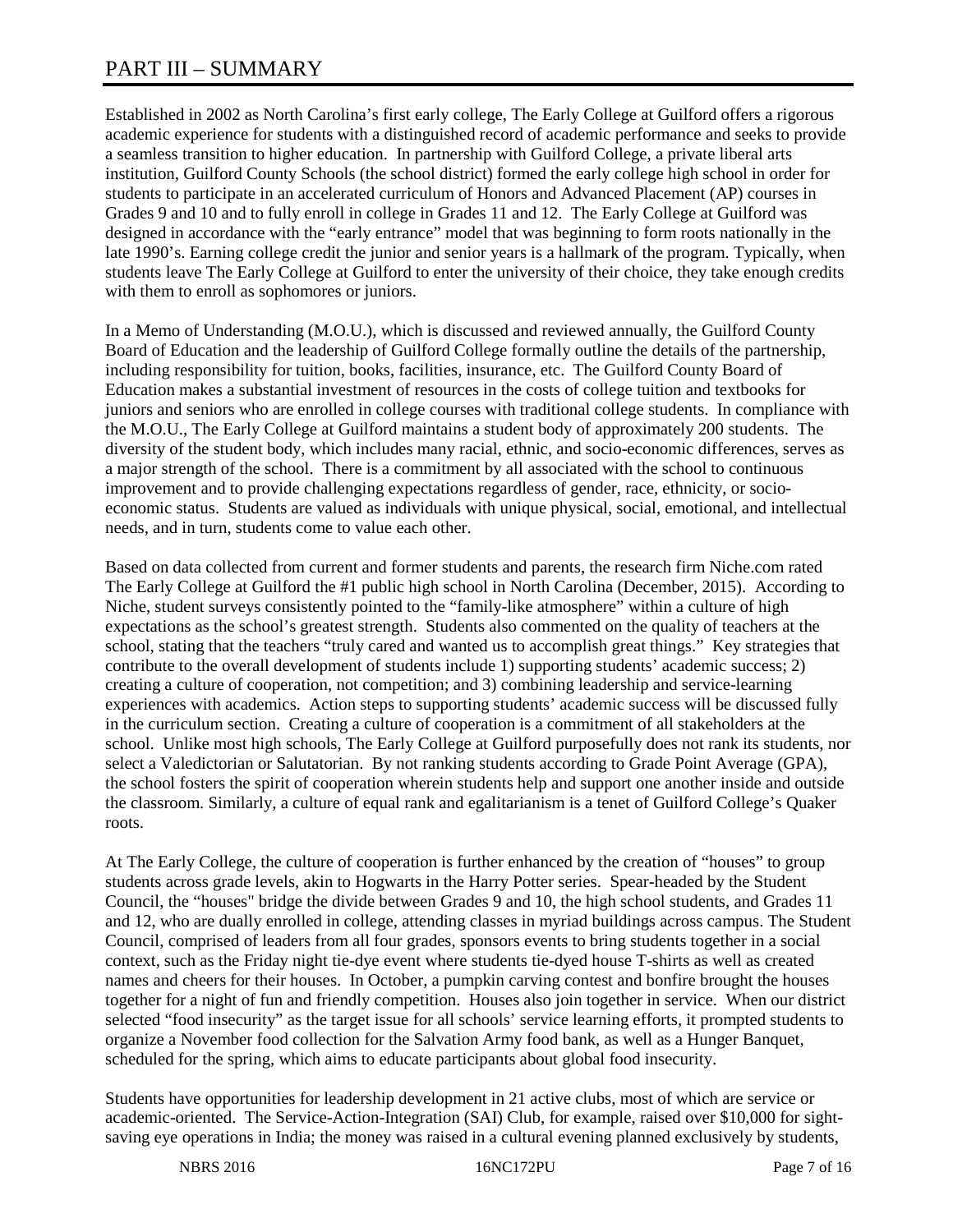including dinner and entertainment. Another important part of the evening was educating the guests on blindness and raising awareness about the gift and power of sight, which students urged, "should not be taken for granted." One of our most active and most popular clubs, ECG Robotics, fields five FTC (First Tech Challenge) and FRC (First Robotics Competition) teams representing a cross-section of all student subgroups. On most Friday afternoons, parents pick up Robotics team members at 3:45 and drive them to a "build site" near the school where students work on building and programing robots from 4:00-6:00 pm, after which they enjoy pizza and social time. As a result of dedication and team work, the FTC team "Back to the Drawing Board" recently qualified for Southern Regionals in San Antonio. With its exceptionally challenging academic program and its wide variety of extra-curricular offerings, The Early College at Guilford seeks to provide students with a balance of academic rigor, service learning, social growth, and leadership development.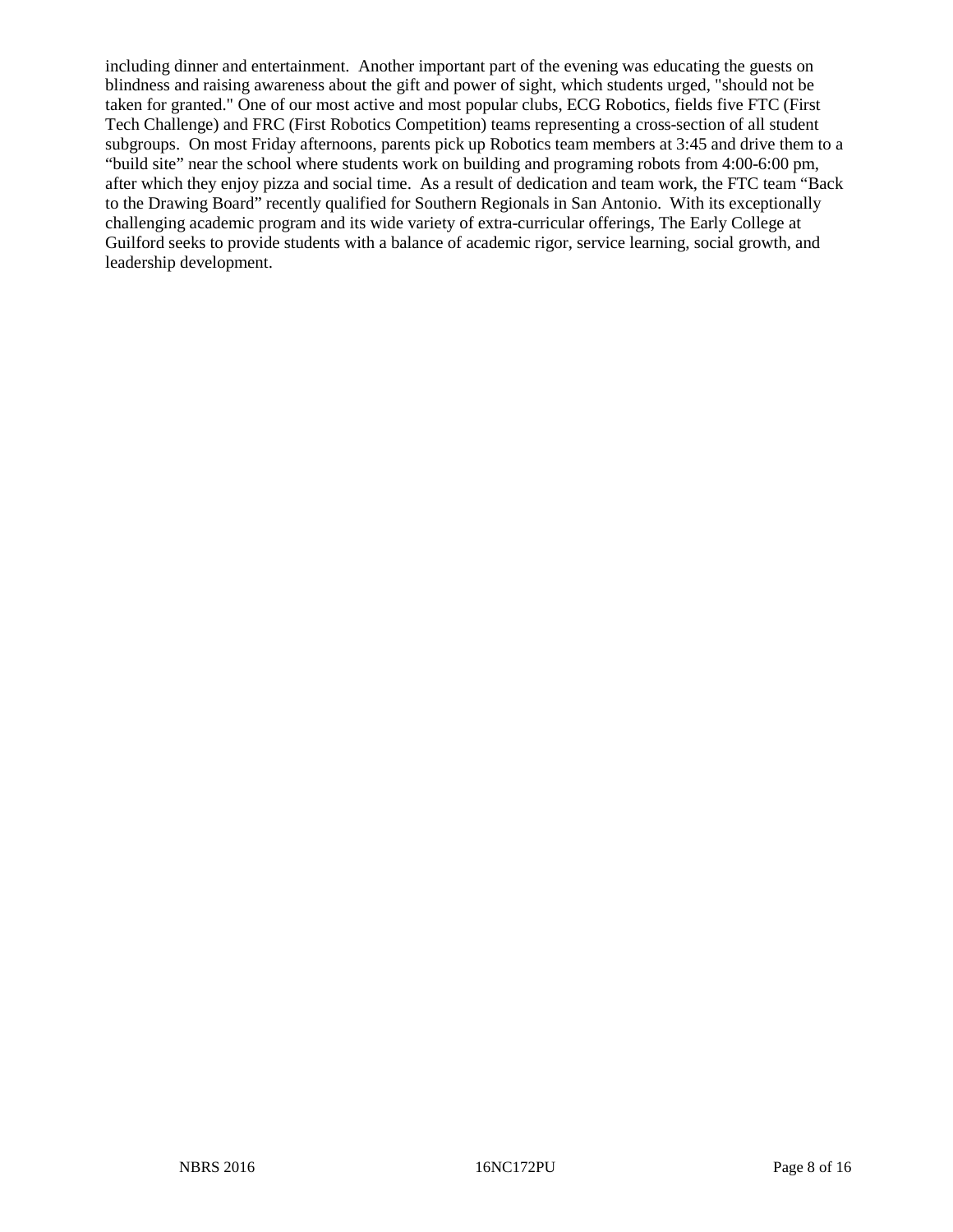# 1. Core Curriculum:

The core curriculum at The Early College at Guilford seeks to prepare students for early college entrance and is therefore appropriately accelerated and rigorous. At its foundation are the common core standards and the standards of the Advanced Placement (AP) curriculum. On a daily basis, teachers provide students with opportunities to engage the curriculum at high levels. Through the incorporation of technology, students access the curriculum, engage in dialogue, assess their learning, and create meaningful products. Students think deeply, read analytically, and write extensively.

In Honors English II and AP English Language and Composition, students acquire and develop skills that enable them to critically and analytically read and write texts encompassing a variety of fiction and nonfiction genres. Teaching strategies provide students with daily opportunities to work independently and in small groups to engage in close textual analysis and production of their own texts. A student-centered environment allows students to interact with texts—and with each other—to discover knowledge through a process of questioning and drawing conclusions. By regularly evaluating and analyzing texts through both conversation and writing, students develop important skills that will enable them to more fully comprehend the texts they read. Students performing above grade level are encouraged to take risks with their writing and experiment with techniques their grade-level classmates may not yet be prepared to attempt. Additionally, out-of-class assignments are often structured to provide highly motivated students with opportunities to achieve beyond the parameters of the assignment. In Honors English II and AP English Language and Composition, students become confident writing in a variety of genres and delivering written and spoken arguments that appeal to specific audiences—knowledge and skills they will be able to apply in university courses across the curriculum, as well as in their professional lives outside academia. Furthermore, students' development of textual analysis skills will aid them in comprehending the diversity of texts they will encounter in higher education courses and in their professional careers.

Students at The Early College at Guilford acquire foundational math skills through discovery labs, cooperative learning groups, and through direct instruction. The 9th and 10th grade curriculum is designed to help students develop skills needed to be successful in the challenging and independent college math courses they take as upperclassmen. At the start of a unit, students are asked to explore topics and make hypotheses about a mathematical concept. The students then read and analyze math texts prior to any teacher input, explain their reasoning or work on their assignments, and connect and extend their knowledge by working on thought-provoking problem sets. Students are formally and informally assessed using various short term and long term activities (including projects involving math applications), and the results from those assessments drive further instruction and remediation. A desired outcome is to have students become independent, efficient, and critical math students who have discovered their best individual way to learn and apply what they have learned.

In Social Studies, students experience college level work and thinking through AP World History, AP United States History, and AP Psychology. Teachers focus on the ideas and thought-processes that are the foundation of each discipline rather than simply reviewing fates and facts. While most of the students are performing far above grade level, concerted effort is made to move them into the rigors expected in a college-level, writing-intensive social science course. Our learning standards emphasize learner independence. In Social Studies classes, students learn to think like historians and become comfortable analyzing myriad primary sources, such as documents, political cartoons, letters, journals, etc. The research process is an important component of the social studies curriculum.

Texts assigned for summer reading and reflection, such as Jared Diamond's Guns, Germs, and Steel, form the foundation for exploration throughout the year.

In the science program, Honors Biology and AP Environmental Science (APES) are the two required core science courses. Honors Anatomy and Physiology is offered as an elective course. Students enroll in Chemistry and Physics at the college level, with several students entering Organic Chemistry and/or upperlevel physics courses. In Grades 9 and 10, the sciences are taught as active inquiry classes. Direct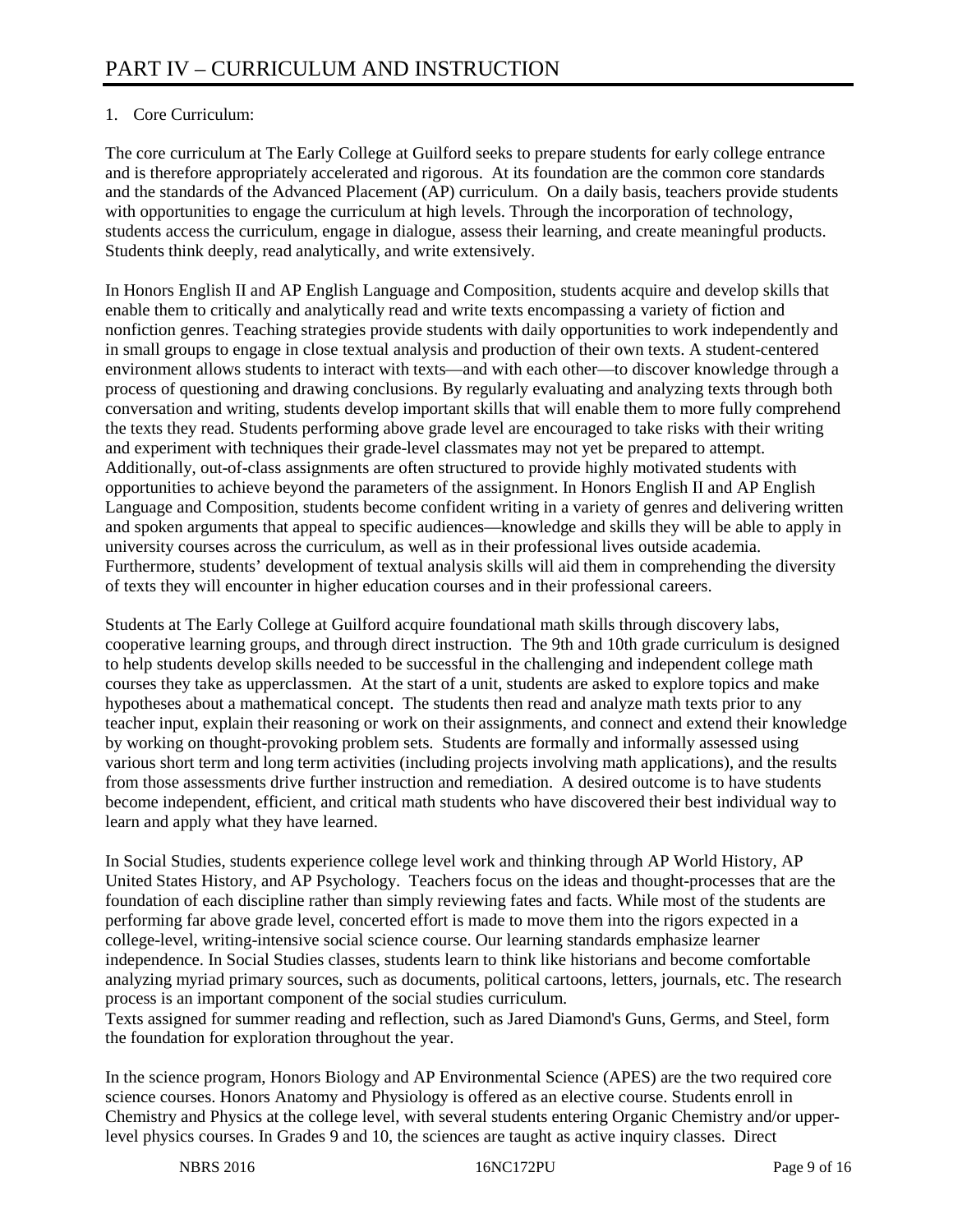instruction is infused with inquiry style laboratory experiences that reinforce and extend the core learning objectives. Honors Biology follows the NC essential standards curriculum, teaching the fundamental core topics. The AP course teaches the fundamental APES topics in a "flipped" classroom format where students acquire basic knowledge through readings and application outside of the classroom and use classroom time to manipulate that knowledge through discussions, laboratory investigations, debates, presentations, etc. This teaching model allows the students to manipulate the content at a higher level than direct instruction. Utilizing a variety of technology, including digital probe ware with computer interface, multimedia presentation tools, and online assessment tools, the students develop 21st century skills that will directly transfer to the world beyond the classroom. Assessment data is used to evaluate student readiness and to make adjustments to delivery to ensure that all students are successful in completing the course at a high level.

#### 2. Other Curriculum Areas:

In Grades 9 and 10, students enroll in physical education (a high school graduation requirement), and foreign languages (French, Latin) as electives. Students who enjoy physical exercise may also take advanced PE in the sophomore year. Students at ECG may also elect to take Advanced Placement Music Theory. The course covers approximately two semesters of college-level theory. Music Theory teaches students the language of music. Students practice composition, analysis, listening, and singing. In Grades 11 and 12, students may choose from the wide variety of courses offered at Guilford College. In planning meetings with the college liaison, students build their schedules to include four courses each semester plus a one-hour seminar class, for a total of 17 hours. Students at the junior and senior levels may take college courses to explore particular disciplines, such as political science and economics, to determine if these disciplines inspire greater investigation or could be considered as a potential major. From art, cinema, and music to religious studies, students may choose from a wide variety of offerings. For students interested in computer programming, special permission is given for them to enroll in evening courses for advanced computer programming at the college.

Many options exist for world languages in Grades 9-12. In the ninth and tenth grade years, students have the option of taking French or Latin. We offer French I, French II, and Honors French III. Students studying Latin may take Latin I, Latin II, Honors Latin III, and Honors Latin IV. Latin II, III, and IV are taught in a combined class due to scheduling constraints. French and Latin courses follow the respective standards in the North Carolina Standard Course of Study. The French courses are taught as introductory college courses and flow seamlessly into further study at the college level. Students focus on the four skills (listening, speaking, reading, writing) in the context of culturally rich units. Students compare cultural practices in France and French-speaking countries with American cultural practices. The Latin courses focus on the history of the Roman Empire as well as on grammar and translation. The grammar focus in Latin directly impacts students' understanding of English grammar. In addition, students explore various aspects of the culture through independent and group projects. For example, students in French III give presentations in the French language about a site of cultural or historical significance in France. After studying Latin's classical influences, students draw a political cartoon with a Latin caption or create an advertisement for a product. In Grades 11 and 12, students may enroll in French, Spanish, German, and Japanese at the college level. The Early College has student representation in all four language departments at the college. Students in Grades 9-12 participate in the National French or National Latin exams, which provide students with nationally-normed results. In March, 2016, 79 students participated in the exams. World language study at The Early College at Guilford prepares students for college and the global environment beyond.

The Early College at Guilford follows the North Carolina Public Schools Health and Physical Education Curriculum. Students learn skills during physical education class that will benefit them throughout their lives. The students learn about disease prevention, how to deal with stress, and how basic muscle concepts work. Students also learn to become lifelong movers as they compete in sports such as basketball, football, tennis, hockey, softball, volleyball, ultimate Frisbee, soccer, and strength and conditioning. Students who had not previously experienced success in PE love taking PE at The Early College where students feel comfortable exploring physical fitness and team sports without the fear of failure or judgment from peers.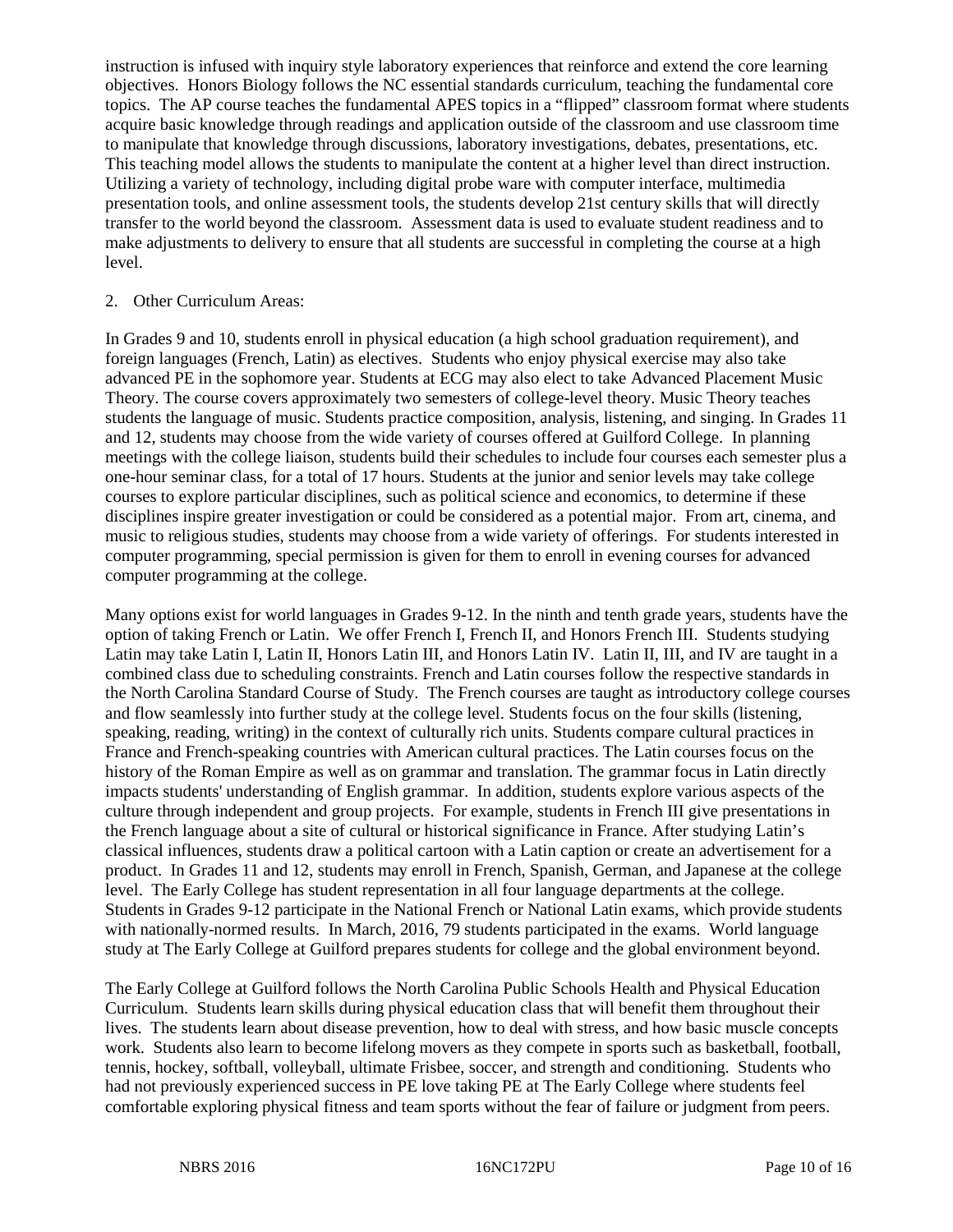3. Instructional Methods and Interventions:

Both English courses, Honors English II and AP English Language and Composition, provide students with choice in both daily and long-term assignments, effectively meeting students' diverse learning needs and enabling students to incorporate their own interests into their coursework. Differentiated instruction allows all students to progress and achieve, while also preventing the disengagement that occurs when students are met with tasks that are too easy or too difficult. For example, in the AP course, instruction for AP test essays is differentiated; students earning a score of 5 or 6 on a practice essay acquire strategies to support them as they strive for a score of 7, while students earning a score of 7 or 8 are introduced to approaches to help them work toward a score of 9. Problem-based learning in both courses provides opportunities for students to apply rhetorical skills as they address real-life, current issues.

At the start of a mathematics unit, students are asked to explore topics and make hypotheses about a mathematical concept. The students then read and analyze math texts prior to any teacher input, explain their reasoning or work on their assignments, and connect and extend their knowledge by working on thought-provoking problem sets. To support instruction, individual and group tutoring times are offered before school, during lunch and after school. Test data is analyzed to target students who need help and to create learning groups. Math teachers maintain weekly email contact with parents via a newsletter so that parents are apprised of the math topics and assessments for the coming week and may support their student at home.

The AP US History class is centered on teaching history as a disciplined method of gathering, evaluating, and organizing information. Students work in collaborative academic teams to investigate the past. Assessments are based on an asset model that awards students for intellectual risk-taking instead of looking to punish students for "incorrect" answers. Differentiated instruction is provided by using a variety of assessment products: model-building, presentations, research, simulations, video production, app design, seminars, debates and of course writing. High levels of student choice are built into assessment strategies.

In science, varied instructional methods are utilized to ensure that each student's needs are met. These methods include direct instruction, digital instruction, inquiry explorations, reinforcement and enrichment activities both computer-based and paper-pencil style. Intervention is standards-based and individualized, and students are invited to tutorials in the morning, at lunch, and after school.

At the college level, students are engaged in a wide range of instructional methods across many academic departments, including seminar, class discussion, science and language labs, writing, research, and experiential learning. Guilford College's emphasis on diversity affords students the opportunity for multicultural learning experiences which prepare students to become global citizens. Guilford College provides intervention, such as The Learning Commons, centrally located on the second floor of the main library, where students may seek tutoring in a wide range of subjects. ECG students also participate in The Learning Commons as tutors themselves.

4. Assessment for Instruction and Learning and Sharing Assessment Results:

The Early College at Guilford relies heavily on North Carolina end-of-course tests, district pre and posttests, and AP exams to drive instruction. In addition, teachers employ unit tests throughout the year to determine standards mastery and inform re-teaching needs. Skills tests in Physical Education (PE) also help gauge instruction.

In English II and Biology, teachers provide standards-based instruction according to a district-provided pacing guide. An on-line pre-test is administered in each course, garnering student performance data for each standard and allowing teachers an early view of students' strengths and areas for improvement. A post-test near the completion of the course is another data source to direct teaching. Again, teachers receive standards-based data which they can then apply to review and re-teaching. Students then demonstrate mastery on the English II and Biology NC end-of-course exams. These exams are also used to determine student growth data which then serves as a School Performance indicator for the state accountability model. Since students must achieve at or above the predicted score in order for the school to achieve growth,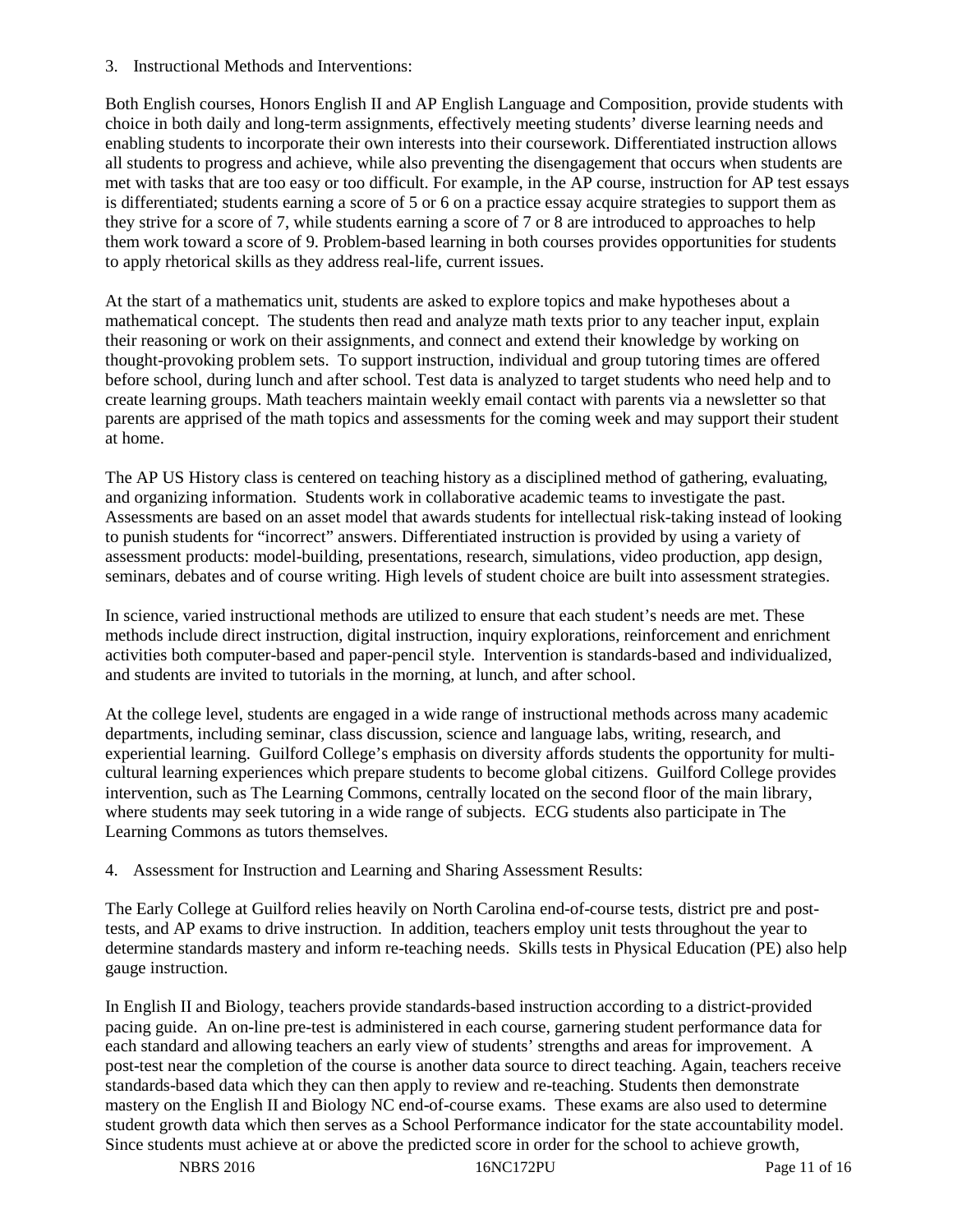teachers are cognizant of students' predicted scores and strive to help students achieve accordingly. With pre and post-assessments, teachers share assessment results with all students and develop individual intervention plans if needed. After pre and post-tests, the principal meets with teachers to review student performance data and discuss next-steps. End-of-Course test scores are shared with students and parents.

Even though AP exam scores are not released until July, the exams guide the instruction of AP courses. Teachers of AP courses become fluent in both the content and process of their respective AP exams, which informs their instruction from the summer reading assignment to the exam. It must be emphasized, however, that for the majority of the course, teachers engage students in the content, engender passion about the subject, and spark the desire to learn more. It is not until well into the second semester that "AP test preparation" begins. All AP teachers employ a released AP exam as a practice before the actual exam, the results of which are used as an instructional tool.

Cahoots, and online assessment tool, allows teachers to generate quick assessments and to provide immediate feedback to students. An on-going and valuable assessment tool is the unit test, or in PE, the skills test, which provides information on standards/skills mastery. Teachers form tutoring groups or tutor students individually based on unit tests. In addition, students who demonstrate mastery are given opportunities to explore course content more deeply through enrichment activities.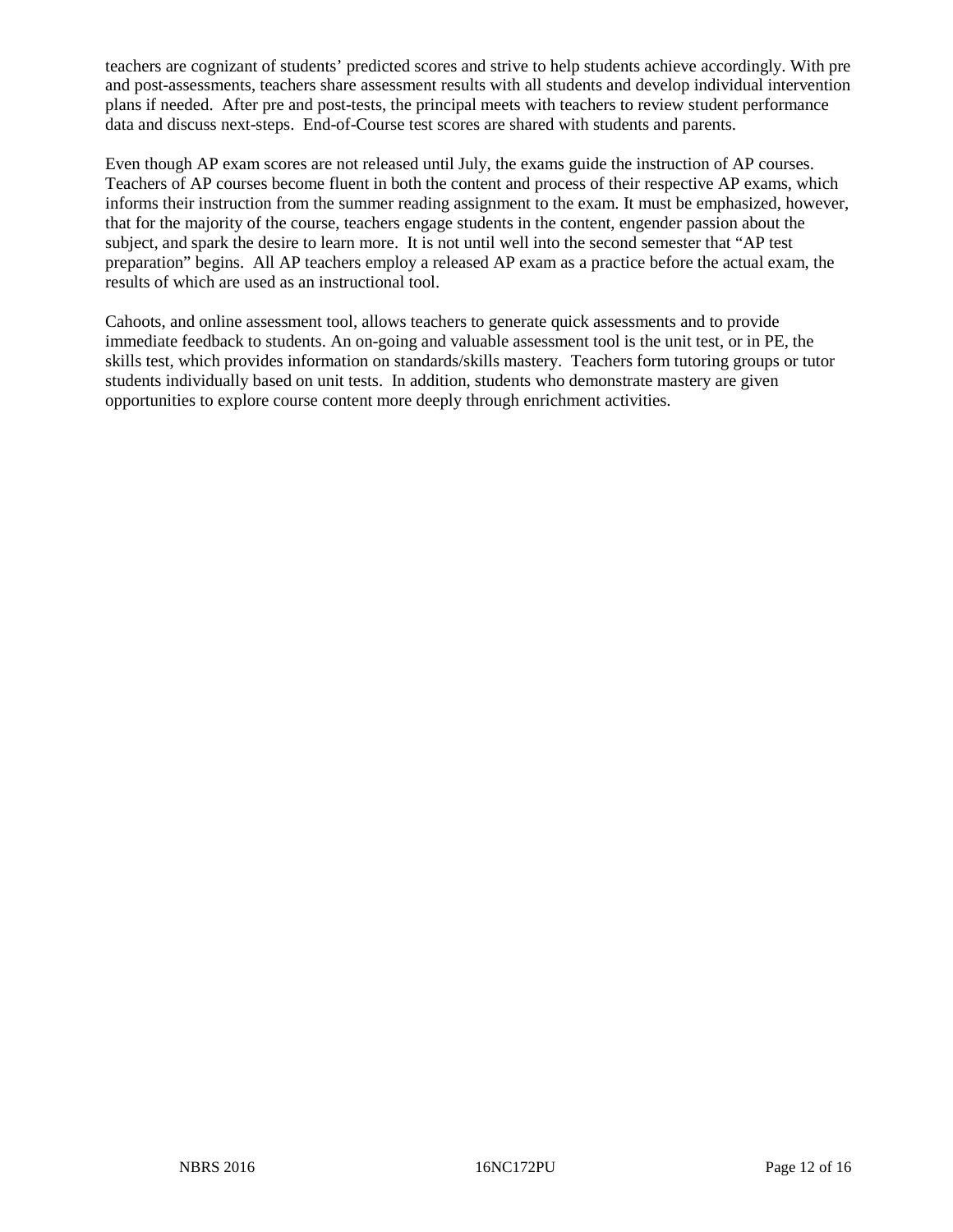# 1. School Climate/Culture:

The Early College at Guilford seeks to cultivate and maintain a positive, supportive school culture. Engaging students at high academic levels and with higher-order questioning and tasks is paramount to the school. Although most students are intrinsically motivated, teachers foster motivation by making sure students are challenged by the content. Teachers guide students to solve problems and make authentic connections to learning. For example, students will investigate stream water on campus in different seasons, re-enact historical events such as the first Continental Congress, and conduct a trial while studying Puritan times. Creating excitement about learning has a direct correlation to maintaining high student motivation.

In an effort to support our students in such an exceptionally rigorous educational environment, The Early College at Guilford has a comprehensive counseling department that works closely with teachers, staff, students and parents to meet not only the academic needs of our students but also their social and emotional needs. The counseling department meets with students in large group settings as well as small and even individually to address any concerns. We have experienced great success with our Counseling Department preparing our students for the college application process and have 100% of graduates matriculate to college. We attribute this success to our Counseling Department starting the discussion about college planning early in the student's high school career, bringing college admission officers to the school to speak to the students, as well as working closely with the colleges and universities to provide the most current information about the college process.

In addition, students at the junior and senior levels meet with the school's guidance counselor in a large group once per week for one semester, and in the alternating semester, students meet with the college liaison once per week. Topics for the weekly seminar meetings include The College Application Process, Writing a Resume, The College Essay, Mental Health in College, Financial Aid and Special Programs, Choosing a Major, Residential Life, Study Abroad, and more.

Teachers find a great deal of satisfaction in the work they do and are invested in students' success. Teachers all share a genuine passion for their respective content area and are life-long learners themselves. They are motivated by seeing their students succeed, and by helping students extend learning outside of the classroom, such as in Science Olympiad, Speech and Debate, Quiz Bowl, and Model Congress. News of alumni achievements also brings faculty and staff great pride and joy. In turn, students appreciate and value their teachers, thanking them and crediting them the positive influence they have had. The principal supports and values teachers by creating a culture of collaboration and support.

2. Engaging Families and Community:

The Early College at Guilford benefits from the support of a strong Parent, Teacher Student Association (PTSA) as well as the active involvement of community and business partnerships. Since the school's inception, the PTSA has annually earned the recognition of "Honor Unit," which designates those organizations that embrace strong membership, engage the school community, and provide school support and advocacy.

The PTSA provides classroom support to teachers by allocating funds each year for teachers to purchase items that will enhance the students' educational experience, including additional books and teaching materials, such as stethoscopes for Anatomy class. The PTSA is most proud of its mini-grant program, through which the officers of student clubs can apply to the PTSA for grants to fund their leadership projects. Parents of the PTSA work closely with students to explore these grant requests and support the student-led projects; for example, parents assist students in writing a grant proposal that includes resources needed, costs, expenses, audience, and desired outcomes, similar to what students would encounter in the business world. The PTSA has provided funds to send students to Model Congress events, Academic Quiz Bowl events, HOSA (Health Occupations) conferences, and has funded many student-led service projects.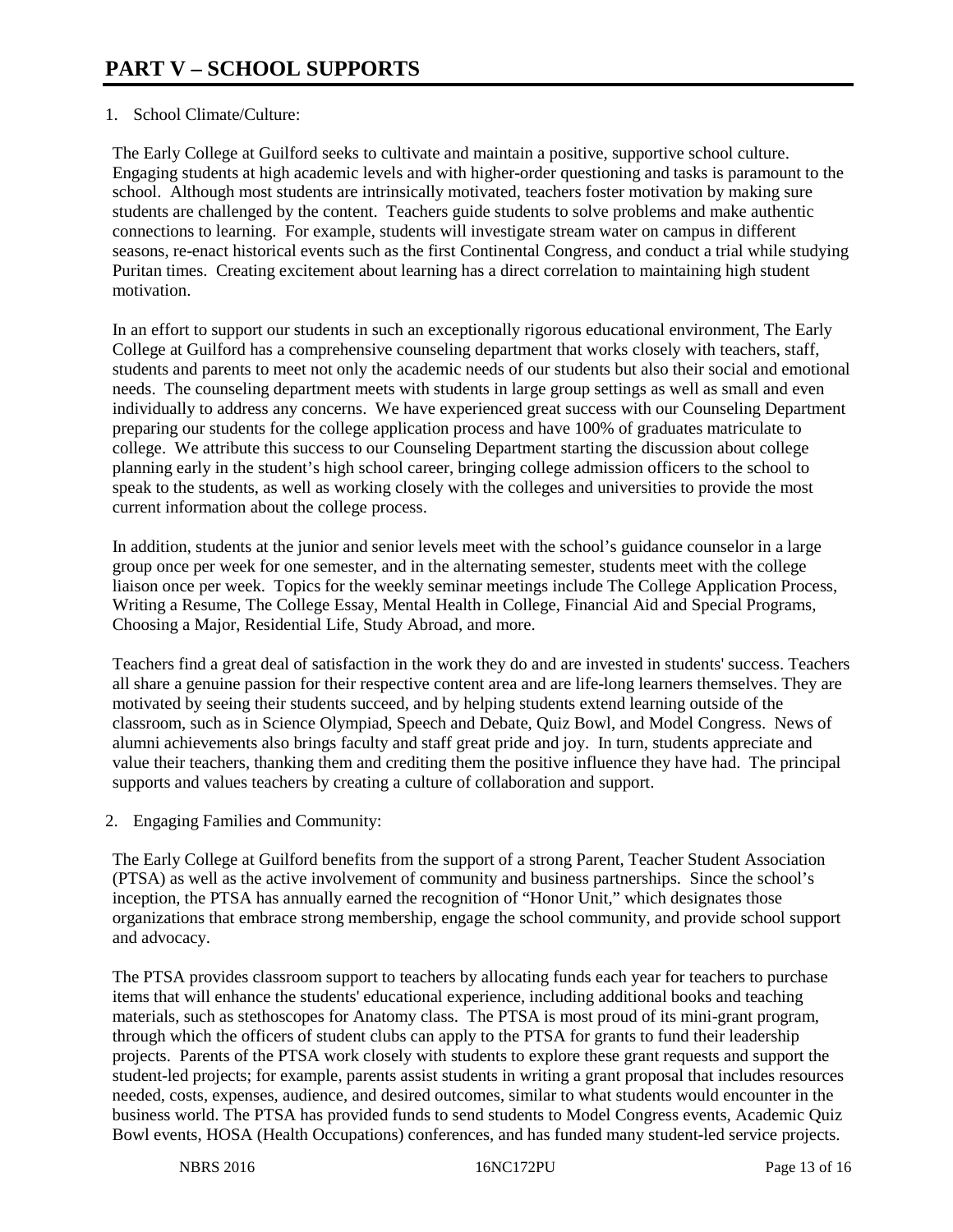With PTSA support, students have collected hundreds of pairs of eyeglasses and organized a 5K and other walks in support of many charities over the years, including the Out of the Garden project which provides food locally to students who experience food insecurity. The PTSA also works with the Student Council to fund and provide volunteer support for the social events which enrich The Early College experience for all the students. During magnet school recruitment, parents share their knowledge and experience with prospective parents.

The Early College at Guilford has also achieved excellence through the support of many businesses. Several corporations support and fund our Robotics Teams, including TE Connectivity and Syngenta. Employees from TE Connectivity can choose to earn service hours through mentoring our students in STEM and Robotics, which is a win-win relationship. An engineer and former ECG parent continues to volunteer his time weekly to coach our five Robotics teams.

Perhaps our strongest partnership, however, is with Guilford College. Students benefit from smaller class sizes at the college level. Students not only earn college credit which will transfer to the university of their choice, they participate in many facets of campus life; for example, students may write for the college newspaper or DJ for the award-winning college radio station. Students who play a musical instrument may audition to join an ensemble or play in the marching band. In this way, students gain the experience college life outside of the classroom. When Guilford sponsored a Day of Service in September, our students joined with traditional college students to provide service on and off campus. Finally, to encourage ECG students to remain at Guilford College, each year the college offers one senior a substantial scholarship. Since 2003, 50 students have chosen to stay at Guilford to complete their college education.

# 3. Professional Development:

The focus of professional development at the district and school levels is based on an Instructional Framework: "Plan, Teach, Evaluate." The framework seeks to provide all teachers with a clear road map to student achievement, where teachers plan, teach, and evaluate within a student-centered culture so that students will be prepared for college, career, and life. In August, 2015, principals were trained in the model, and returned to their respective schools to provide the training to teachers. This year, all schools in the district focused on two core concepts in the framework: 1)"Teachers leverage proven routines, processes, and management techniques to create a predictable environment that maximizes learning for all students" and 2) " Teachers provide authentic, relevant, and rigorous instruction to ensure that all students are college, career, and life ready." At our school, we placed emphasis on the latter concept, specifically making the learning targets explicit, promoting higher-order thinking, and developing communication skills. A key component of promoting higher-order thinking is asking higher-order questions during instruction. To this end, the principal and teachers participated in a Paideia seminar, led by the principal, wherein we discussed the text of a Grant Wiggins article on questioning . We also examined Webb's Depth of Knowledge to help frame higher-order questions. As a result of the seminar, teachers reflected on their own questioning practices and how these might be improved. Teachers also applied the higher order questioning to the acquisition of standards in their curriculum at the lesson plan level. We then looked at "higher order tasks" and discussed whether our products and processes also encouraged higher order thinking. In the principal's walk-throughs, she provides feedback on the teacher's use of questioning during instruction. Teachers display student work that results from assigning the higher-order tasks.

In addition to the school-based professional development, teachers of English II and Biology attend biannual Learning Conferences sponsored by the district. The conferences create content-based professional learning communities wherein teachers share best practices and receive classroom resources. Teachers are also encouraged to seek professional development on their own; for example, the calculus teacher attended a nearby conference for math teachers. Serving as an AP reader, as many of our teachers do, also provides built-in professional development as teachers hone in on AP exam expectations.

The principal's monthly meetings with district leaders and other principals provide current information on the instructional framework and other school leadership priorities. Principals have the option to attend ASCD or similar conferences if the topics suit the goals of the School Improvement Plan.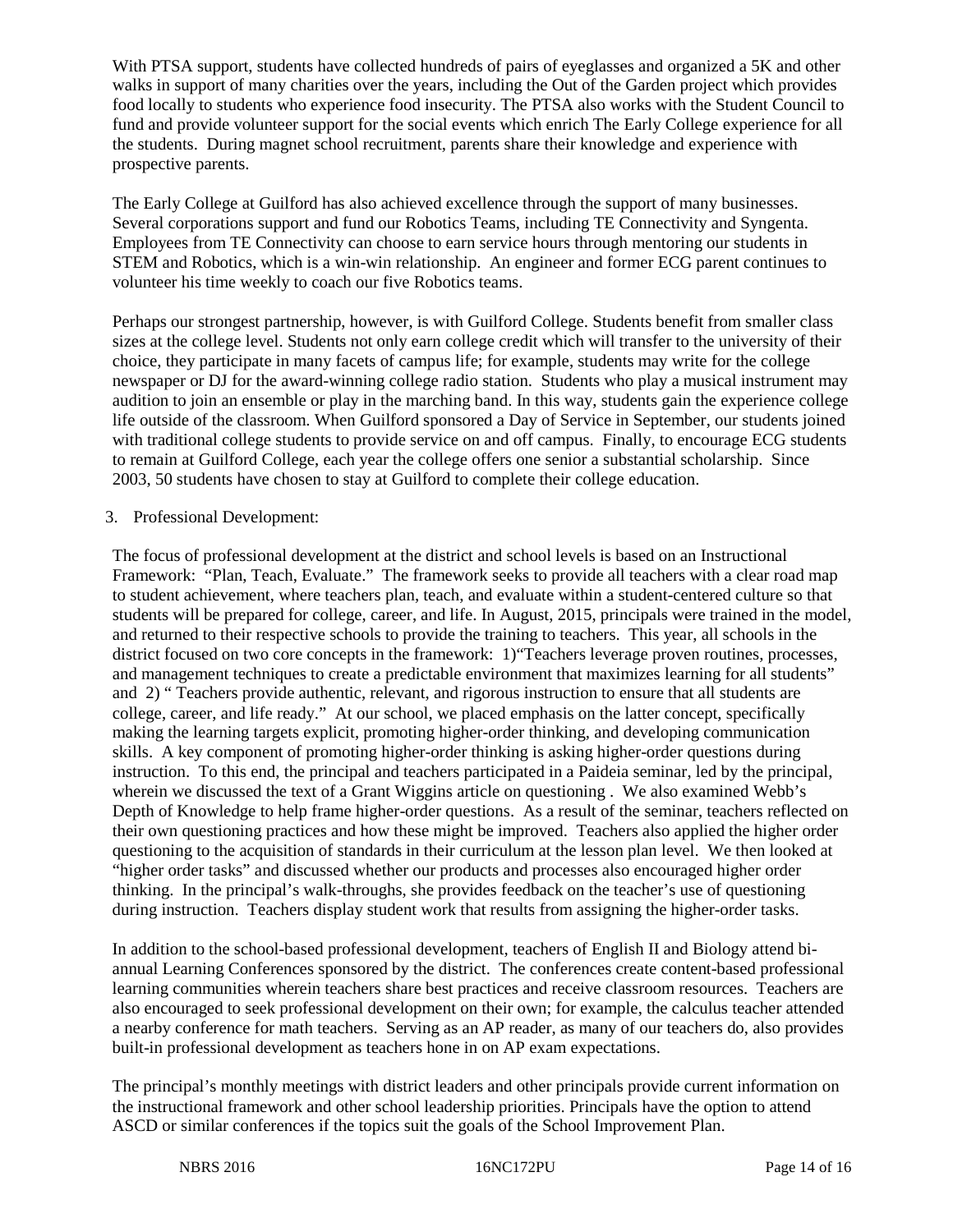# 4. School Leadership:

As a collaborative leader, the principal seeks feedback from faculty and staff when making instructional and managerial decisions. At monthly faculty meetings, the principal polls teachers about concerns, issues, and day-to-day matters that arise-- the small things that become big things when not handled. The principal also maintains open communication and is visible, so that teachers have the opportunity to speak directly about a question, or send an email, which the principal responds to within 24 hrs. Furthermore, the principal leads the faculty in support of district initiatives, such as service learning. With the district-wide expectation that all seniors graduate with a minimum of 100 hours of service learning completed during high school, the school counselor along with a teacher coordinator for service learning help students meet the goal and make sure service hours are reported. In a small school, distributive leadership is essential; there is a lot to do and few people to do it.

The School Leadership Team (SLT), comprised of the principal, faculty, staff, and parents, meets monthly to implement the School Improvement Plan and to discuss initiatives. Furthermore, the SLT functions as an advisory group to the principal, making recommendations about budgetary decisions, operational matters, and any other matter related to the successful operation of the school. One example of the SLT at work is in the decision to purchase laptops for student use in the classroom, which came about after a discussion of equitable access to technology. First, we surveyed the ninth and tenth grade students to determine if they preferred an iPad or laptop, and the majority indicated that laptops would serve a greater purpose for classroom use. We then used magnet funds to purchase four laptops and a laptop storage cart. The SLT plans to build the collection of laptops for student use each year.

In partnering with the college, the principal, along with the college liaison, ensures that students are performing well in their courses, seeking help when needed, and extending learning beyond the classroom, such as in extra-curricular activities. Students enrolled in college French, for example, attended a French film festival on campus to increase their knowledge of the language and French culture.

The school's PTSA also provides leadership and seeks involvement from parents and community. The principal works closely with the PTSA on all of their projects and events.

As club and academic team advisers, teachers perform leadership roles while fostering leadership development in students.